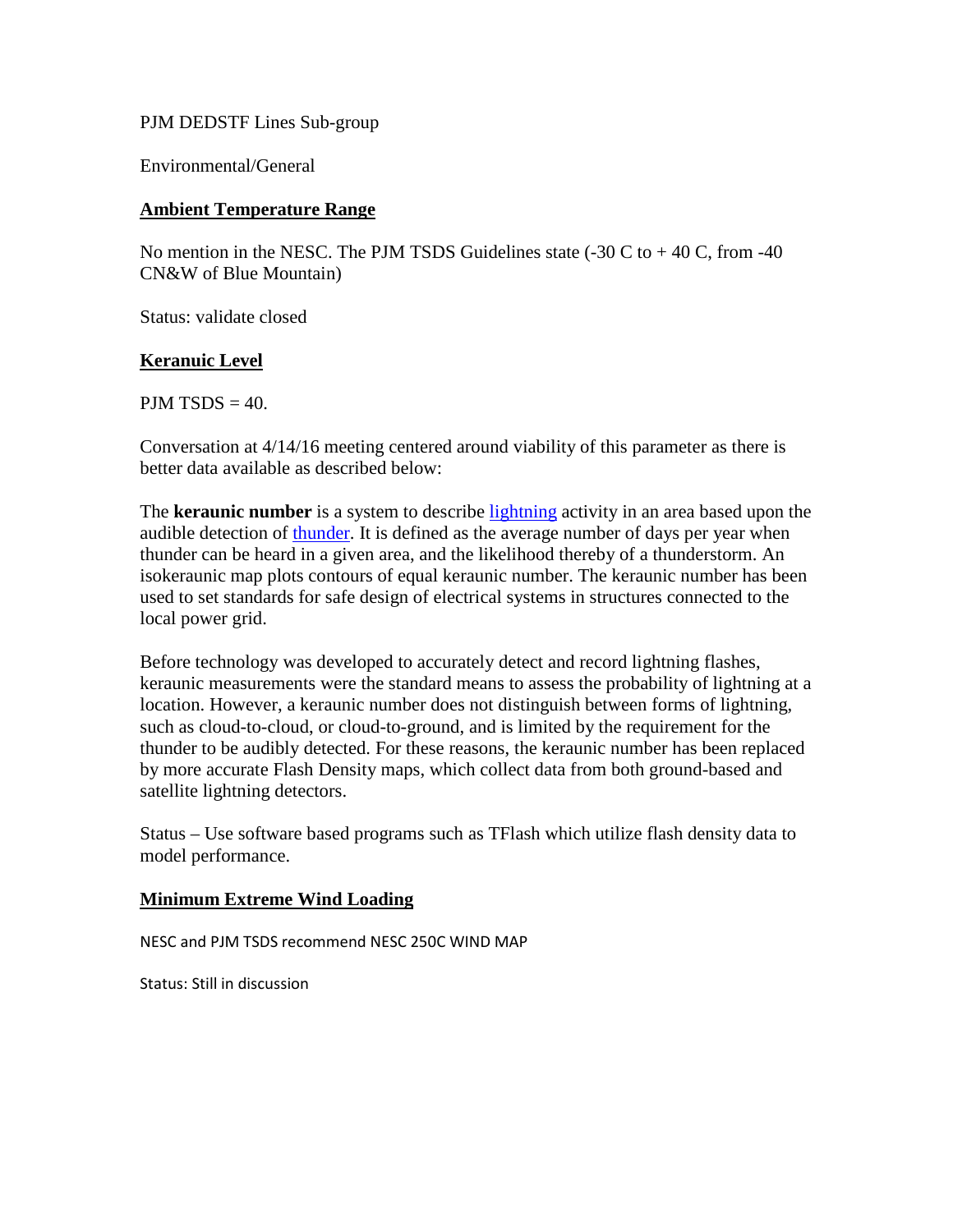### **Heavy Ice Load (No Wind)**

 $NESC = 1"$  $PJM$  TSDS = as required by the TO

Status = there was discussion regarding the use of other values in specific geographic areas – especially mountainous terrain. The sub – group will need to discuss how to address capturing the incumbent TO knowledge in these instances. to de discussed at 5- 16-16 mtg.

# **Code Requirements**

NESC = NESC Grade "B" Heavy PJM TSDS = NESC Grade "B" Heavy

Status = accepted

### **Provisions for Live Line Maintenance** NECS = NESC Rule 441

PJM TSDS = as required by the TO

Status = following discussion there was a recommendation that all new overhead line construction shall be live line compatible. However, additional discussion is needed to identify what should be included in the standard.

**Access Requirements**

**Line crossings**

**Line cascade mitigation**